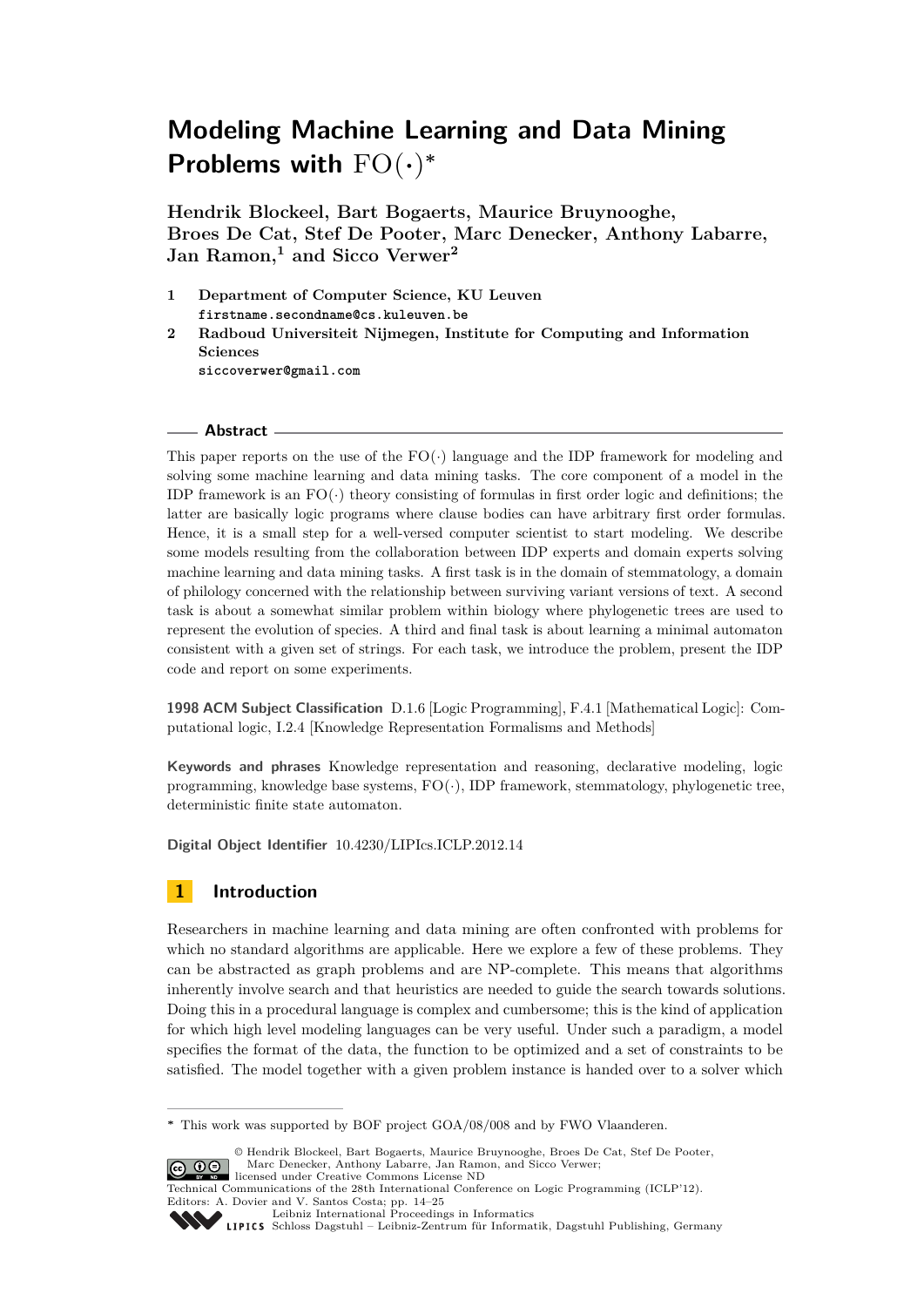produces a solution. Several modeling languages exist in the field of Constraint Programming; the Zinc language [\[16\]](#page-10-0) is a good example. The Answer Set Programming (ASP) paradigm can also be considered a modeling language; many solvers exist, examples are the systems described in [\[15,](#page-10-1) [9,](#page-10-2) [21\]](#page-11-1). Another such modeling language is  $FO(\cdot)$  [\[6\]](#page-10-3). Problem solving with such modeling languages makes use of powerful solvers that perform propagation to squeeze the search space each time a choice is made. They relieve the programmer from encoding such propagation in procedural code. By default, these solvers use heuristics which are not problem-specific, but even so they often outperform procedural solutions.

This paper explores the use of the  $FO(\cdot)$  language and its incarnation in the IDP framework for solving some machine learning and data mining problems. The core component of a model in the IDP framework is an  $FO(\cdot)$  theory consisting of formulas in first order logic and definitions; the latter are basically logic programming clauses with arbitrary first order formulas in the body. The necessary background on  $FO(\cdot)$  is given in Section [2.](#page-1-0)

Section [3](#page-2-0) solves a task in the domain of a stemmatology, a part of philology that studies the relationship between surviving variant versions of a text. Section [4](#page-4-0) discusses a problem about phylogenetic trees as used in biology. Whereas the first two tasks are new, in Section [5,](#page-6-0) it is investigated how well  $FO(\cdot)$  performs on a standard machine learning task, namely the learning of a minimal deterministic finite state automaton (DFA) that is consistent with a given set of accepted and rejected strings.

In all of these problems, model expansion [\[17\]](#page-10-4) —expanding a partially given structure into a complete structure that is a model of a theory— is the core computational task. Sometimes, a model that is minimal according to some criterion is required.

## <span id="page-1-0"></span>**2** FO(·) **and the IDP framework**

### **2.1**  $FO(\cdot)$

The term  $FO(\cdot)$  is used to denote a family of extensions of first order logic (FO). In this text, the focus lies on  $FO(\cdot)^{\text{IDP}}$ , the instances supported by the IDP framework.  $FO(\cdot)^{\text{IDP}}$  extends FO with (among others) *types*, *arithmetic*, *aggregates*, *partial functions* and *inductive definitions*. This section recalls the aspects of  $FO(\cdot)$  that are necessary for a good understanding of the rest of the paper; more information can be found in [\[23\]](#page-11-2) and [\[3\]](#page-10-5).

A specification in  $FO(\cdot)^{\text{IDP}}$  consists of a number of logical components, namely *vocabularies*, *structures, terms*, and *theories*. A vocabulary declares the symbols to be used (contrary to Prolog, the first character of a symbol has no bearing on its kind); a structure is a database with input knowledge; a term declared as a separate component represents a value to be optimized; a theory consists of FO formulas and inductive definitions. An *inductive definition* is a set of *rules* of the form  $\forall \bar{x}: P(\bar{x}) \leftarrow \varphi(\bar{x})$ *.* where  $\varphi$  is an FO(·)<sup>IDP</sup> formula. As argued in [\[6\]](#page-10-3), the intended meaning of all common forms of definitions is captured by the well-founded semantics [\[22\]](#page-11-3) which extends the least model semantics of Prolog's definite clauses to rule sets with negation. An  $FO(\cdot)^{\text{IDP}}$  *formula* differs from FO formulas in several ways. Firstly,  $FO(\cdot)^{\text{IDP}}$  is a many-sorted logic: every variable has an associated *type* and every type an associated domain. Moreover, it is order-sorted: types can be subtypes of others. Secondly, besides the standard terms of FO,  $FO(\cdot)^{\text{IDP}}$  also has aggregate terms: functions over a set of domain elements and associated numeric values which map to the sum, product, cardinality, maximum or minimum value of the set.

We write  $M \models T$  to denote that structure M satisfies theory *T*. With  $x^{\mathcal{M}}$ , we denote the interpretation of  $x$  under  $M$ , where  $x$  can be a formula or a term.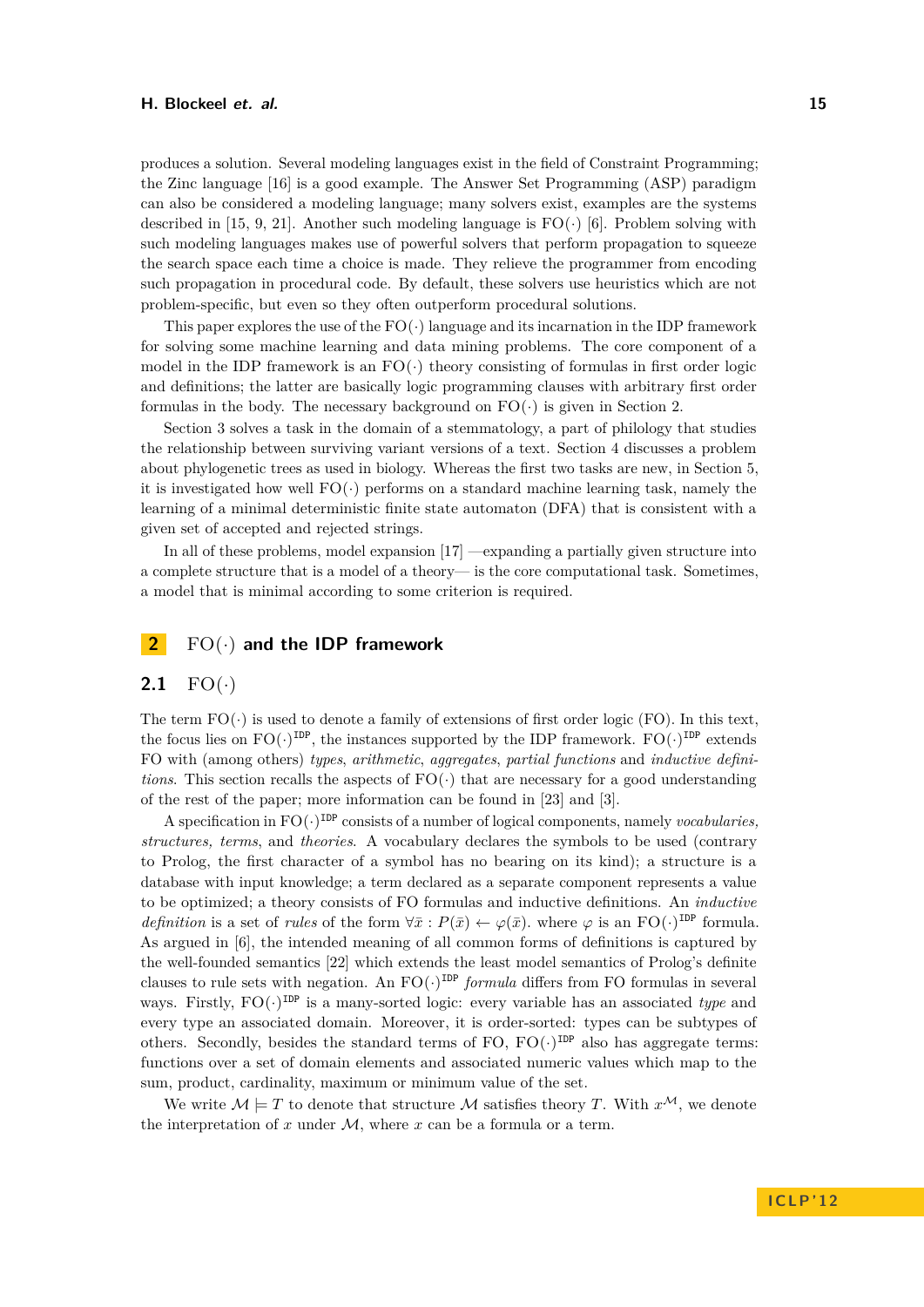### **2.2 The IDP framework**

The IDP framework [\[5\]](#page-10-6) combines a declarative specification, in  $FO(\cdot)^{\text{IDP}}$ , with imperative manipulation of the specification via the Lua [\[13\]](#page-10-7) scripting language. Such an interaction makes it a *Knowledge Base System* (KBS), as it allows one to reuse the same declarative knowledge for a range of inference tasks such as *model expansion*, *optimization*, *verification*, *symmetry breaking*, *grounding*, etc. For an in-depth treatment of the framework and the supported inferences, we refer to [\[3\]](#page-10-5).

In this paper, we focus on the inference tasks *model expansion* and *model minimization*. The task of model expansion is, given a vocabulary *V* , a theory *T* over *V* and a partial structure *S* over *V* (at least interpreting all types), to find an interpretation  $M$  that satisfies *T* and expands *S*, i.e., M is a model of the theory and the input structure *S* is a subset of the model. Such a task is represented as  $\langle V, T, S \rangle$ .

The task of model minimization, represented as  $\langle V, T, S, t \rangle$  with *V*, *T* and *S* as above and  $t$  a term, is to find a model  $M$  of  $T$  that expands  $S$  such that for all other models  $M$ <sup>\*</sup> expanding  $S, t^{\mathcal{M}} \leq t^{\mathcal{M}'}$ .

The IDP framework allows users to specify  $FO(\cdot)^{\text{IDP}}$  problem descriptions. Such a problem description consists of logical and procedural components. The basic overall structure of the various logical components is as in the following schema.

```
vocabulary V \{ ... \} theory T: V \{ ... \}term t: V { ... } structure S: V { ...
```
The first component defines a vocabulary V. The other components define respectively a theory T, a term t and a structure S. They all refer to the vocabulary V for the symbols they use. In general, several vocabularies can be defined, eventually, one vocabulary extending another.

We use IDP syntax in the examples throughout the paper. Each IDP operator has an associated logical operator, the main (non-obvious) operators being:  $\&(\wedge), (\vee), \sim(\neg), !(\forall)$ ,  $?(\exists)$ , <=> $(\equiv)$ ,  $\sim=(\neq)$ .

The procedural component consists of procedures, coded in Lua, that provide the interface between the user and the logical components. Examples will be shown in the next sections.

# <span id="page-2-0"></span>**3 Stemmatology**

#### **3.1 The task**

The Oxford English Dictionary defines stemmatics, or stemmatology, as "the branch of study concerned with analyzing the relationship of surviving variant versions of a text to each other, especially so as to reconstruct a lost original." A stemma is a kind of "family tree" of a set of manuscripts that indicates which manuscripts have been copied from which other manuscripts, and which manuscript is the original source. It may include both extant (currently existing and available) and non-extant ("lost") manuscripts. The stemma is not necessarily a tree: sometimes a manuscript has been copied partially from one manuscript, and partially from another, in which case the manuscript has multiple parents. Hence, a stemma is in general a connected directed acyclic graph with a single root [\[1\]](#page-10-8); we use the term CRDAG (connected rooted DAG) for it.

While constructing a stemma has some similarities with constructing a phylogenetic tree in biology, the algorithms of that domain do not fit the stemmatological context well and specific algorithms are developed [\[2\]](#page-10-9).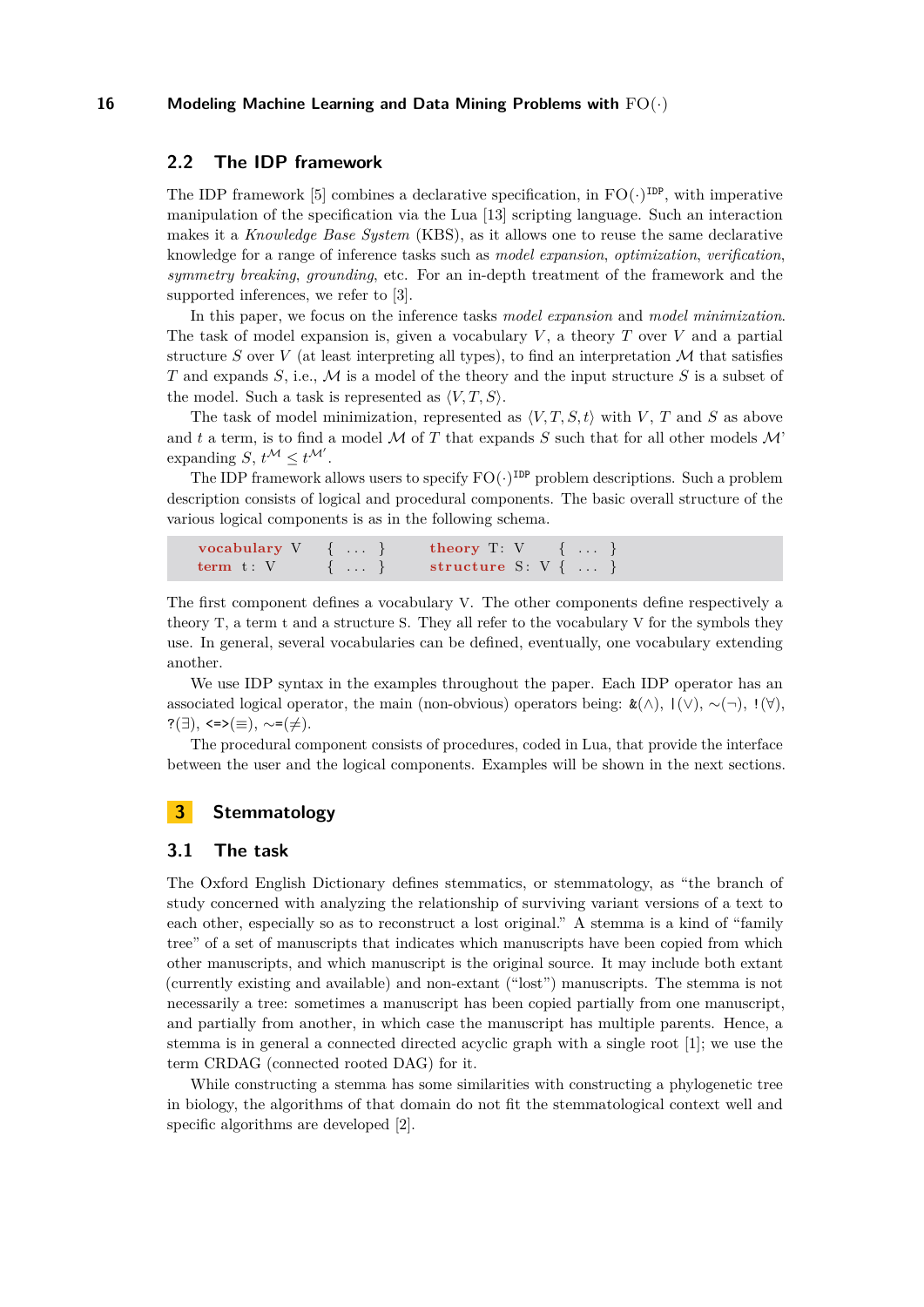The problem studied here assumes that a CRDAG representing a stemma is given, as well as feature data about (some of) the manuscripts. More specifically, for each location where variation is observed in the manuscripts, the data includes a feature that indicates which variant a particular manuscript has. Note that, in practice, it is highly unlikely that exactly the same variant originated multiple times independently; when a variant occurs in multiple manuscripts, it is reasonable to assume there was one ancestor, common to all of these, where the variant occurred for the first time (the "source" of the variant)<sup>1</sup>. Therefore, we say that the feature is consistent with the stemma if it is possible to indicate for each variant a single manuscript that may have been the origin of that variant. Since for some manuscripts the value of the feature is not known, checking consistency boils down to assigning a variant to each node in the CRDAG in such a way that, for each variant, the nodes having that variant form a CRDAG themselves. Using colors to denote the value of a variant, this property is captured by the following definition.

▶ **Definition 1** (Color-connected). Two nodes *x* and *y* in a colored CRDAG are *color-connected* if a node *z* exists (*z* can be one of *x* and *y*) such that there is a directed path from *z* to *x*, and one from  $z$  to  $y$ , and all nodes on these paths (including  $z$ ,  $x$ ,  $y$ ) have the same color.

Given a partially colored CRDAG, the *color-connected problem* is to complete the coloring such that every pair of nodes of the same color is color-connected.

### **3.2 An IDP solution**

A pair of researchers in stemmatology attempted to develop a search free algorithm. They wrote 370 lines of perl and used a graph library in the background. While it worked for their benchmarks, they were worried about the completeness of their approach. After abstracting the problem as the color-connected problem, we proved that it was NP-complete (hence requires search) and constructed a solvable example for which their algorithm claimed no solution exists. We also worked on an IDP solution. After several iterations, we arrived at the following simple solution which turned out to be faster than the (incomplete) procedural algorithm on the benchmark set. It is shown in Listing [1.](#page-4-1)

The vocabulary part introduces two types (manuscript and color), two functions and one predicate. The function colorOf maps a manuscripts to its color and the function sourceOf maps a color to the manuscript that is the source of the feature. The predicate copiedBy is used to represent the CRDAG of the stemma in the input structure.

The theory part compactly represents the color-connectedness property by a single constraint: when the source of the color of a manuscript  $(x)$  is not equal to the manuscript itself then there must exist a manuscript (y) with the same color that has been copied by x.

The Lua code of the procedure process (omitted, 60 lines) processes the stemma data and builds the input structure for copiedBy. It then iterates over the features, partially builds the structure for the function colorOf and calls the procedure check, passing all structures in the variable feature. The latter procedure calls the model expansion and returns the result to process which reports them to the user.

Our largest benchmark so far is the Heinrichi data set [\[18\]](#page-10-10). This stemma about old Finnish texts includes 48 manuscripts, 51 copiedBy tuples and information about 1042 features. Processing all features takes 12 seconds with the IDP system while it took 25 seconds with the original procedural code. Our solution is integrated in the toolset of [\[20\]](#page-10-11).

 $1$  For some features, e.g., the spelling of a particular word, this does not hold.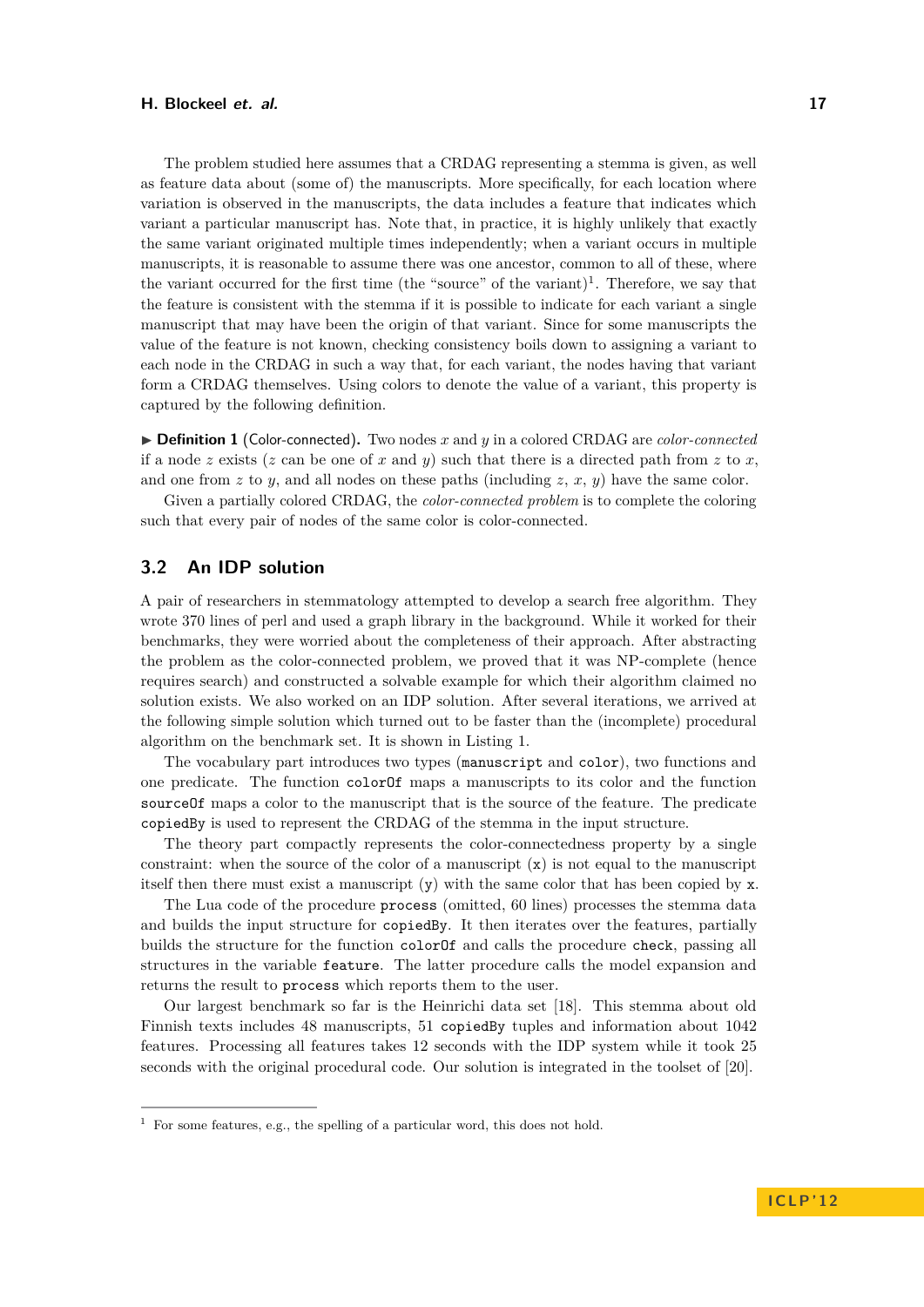```
Listing 1 Description of the connected-coloring problem using IDP.
```

```
vocabulary V {
  type manuscript
  type color
  copiedBy (manuscript, manuscript)
  colorOf (manuscript): color
  sourceOf(color): manuscript
}
theory T : V {
  ! x : x \sim = sourceOf(colorOf(x))\Rightarrow ? y : copiedBy(y,x) & colorOf(x) = colorOf(y).
}
procedure check (feature) {
  return sat (T, feature) // checks existence of a model
}
procedure process (stemmafilename, samplefilename) {
read the stemma data and build a structure for copiedBy
for each feature {
   read the given colors and build a partial structure for colorOf
   call check (feature)
   report the results \}}
```
# <span id="page-4-0"></span>**4 Minimum common supergraphs of partially labelled trees**

*Phylogenetic trees*, extensively surveyed by [\[7\]](#page-10-12), are the traditional tool for representing the evolution of a given set of species. However, there exist situations in which a tree representation is inadequate. One reason is the presence of evolutionary events that cannot be displayed by a tree: genes may be duplicated, transferred or lost, and recombination events (i.e., the breaking of a DNA strand followed by its reinsertion into a different DNA molecule) as well as hybridisation events (i.e., the combination of genetic material from several species) are known to occur. A second reason is that even when evolution is indeed tree-like, there are cases in which a relatively large number of tree topologies might be "equally good" according to some chosen criteria, and not enough information is available to discriminate between those trees. One solution that has been proposed to address the latter issue is the use of *consensus trees*, where the idea is to find a tree that represents a compromise between the given topologies; another approach, on which we focus here, consists in building a network that is compatible with all topologies of interest. A somewhat loose description of the variant we are interested in, which will be stated in a more formal way below, is to find the smallest graph that contains a given set of evolutionary trees. For more information about those *phylogenetic networks*, see the recent book by [\[12\]](#page-10-13) and the online, up-to-date annotated bibliography maintained by [\[8\]](#page-10-14).

# **4.1 The problem**

The studied problem is about the evolution of a fixed set of *m* given species. The input is a set of phylogenetic trees, each tree showing a plausible relationship between the species. All trees have  $n > m$ ) nodes,  $m$  of them are labeled with the name of the species (typically, in the leaves, but also internal nodes can be labeled). Given *n* − *m* extra names, the labeling of each tree can be extended into a full labeling. The completely labeled trees then induce pairs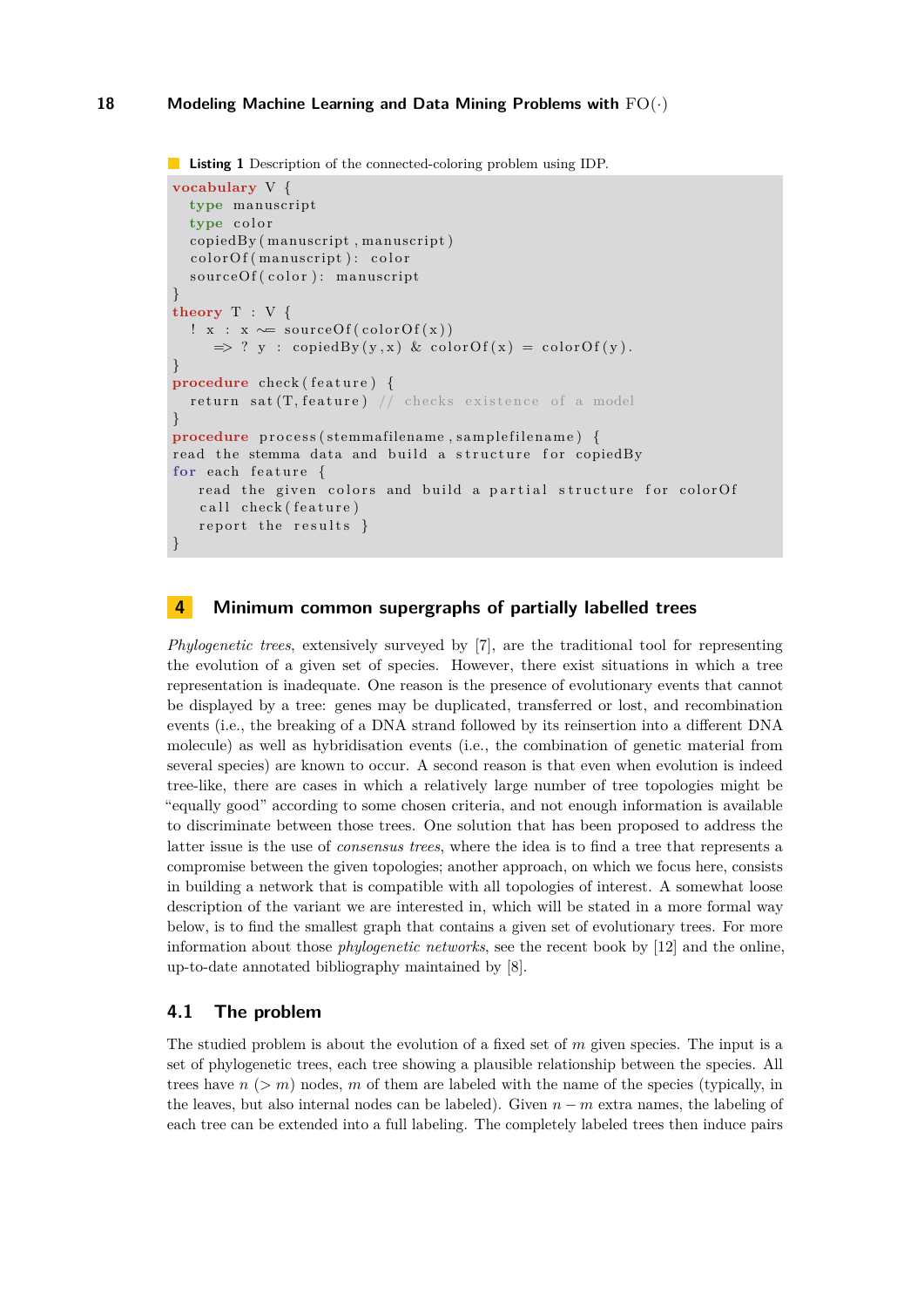of labels, whose union yields a graph over the set of *n* names. The task is to find a network with a minimum number of edges. Here, we formulate the problem as a slightly more general graph problem where we do not fix the size of the initial labeling.

 $\triangleright$  **Definition 2** (Common supergraph of partially labeled *n*-graphs). Given is a set *S* of *n* names and a set of graphs  $\{G_1, G_2, \ldots, G_t\}$  where each graph  $G_i = (V, E_i, \mathcal{L}_i)$  has *n* vertices and is partially labeled with an injective function  $\mathcal{L}_i: V \to S$ . A graph  $(S, ES)$  is a *common* supergraph of  $\{G_1, G_2, \ldots, G_t\}$  if there exists, for each *i*, a bijection  $\mathcal{L}'_i : V \to S$  that extends  $\mathcal{L}_i$  and such that, for each edge  $\{v, w\}$  of  $E_i$ :  $\{\mathcal{L}'_i(v), \mathcal{L}'_i(w)\} \in ES$ .

A *minimum* common supergraph  $(S, ES)$  is a common supergraph such that  $|ES'| \geq |ES|$ for all common supergraphs  $(S, ES')$ .

Note that every labeling function  $\mathcal{L}'_i$  induces an injection  $E_i \to ES$ , hence the name common supergraph. Figure [1](#page-5-0) shows two partially labeled 7-graphs, along with two of their common supergraphs.  $G_1$  is a minimum common supergraph since  $T_1$  and  $T_2$  are not isomorphic and  $G_1$  has only one more edge than each of  $T_1$  and  $T_2$ .  $G_2$  is not a minimum common supergraph since it has more edges than *G*1.

<span id="page-5-0"></span>

**Figure 1** Two 7-graphs *T*<sup>1</sup> and *T*2, a minimum common supergraph *G*1, and a common supergraph *G*<sup>2</sup> that is not minimum.

Now, we can consider the following decision problem: Given a set of partially labeled *n*-graphs, can the labelings be completed such that the *n*-graphs have a common supergraph with at most *k* edges? It is proven in [\[14\]](#page-10-15) that this problem is NP-hard, even if the *n*-graphs are trees with all leaves labeled.

# **4.2 The IDP solution**

Listing [2](#page-6-1) shows a simple model inspired by [\[14\]](#page-10-15). The labeling is declared as a function from nodes to the names (it is partly specified in the input structure). The only constraint of the theory forces the function to be bijective. The common supergraph over the names induced by the labeling is given by the arc atoms. As the minimization is on the number of such atoms, some care is required. Either one should make arc a symmetric relation or one should pay attention to the direction, e.g., by ensuring  $x < y$  in  $\arctan(x, y)$  (every type is ordered in  $FO(\cdot)^{\text{IDP}}$  and provided of a < predicate). The latter is done here as the former gives a somewhat larger grounding.

A feature of the shown solution is that the terms  $label(t,x)$  and  $label(t,y)$  each have two occurrences in the rules defining arc. The current grounder associates a distinct variable with each occurrence. One can avoid this by replacing the head of the definition by  $\text{arc}(k,ly)$  and by adding  $\mathbf{k}=\text{label}(t,x)$  and  $\mathbf{k}=\text{label}(t,y)$  to the body. This has a dramatic effect on the size of the grounding and on the solving time; e.g., the grounding is reduced from 620798 to 6024 lines and the solving time from 144s to 8 s on a problem with 5 trees of 8 vertices (4 leaves).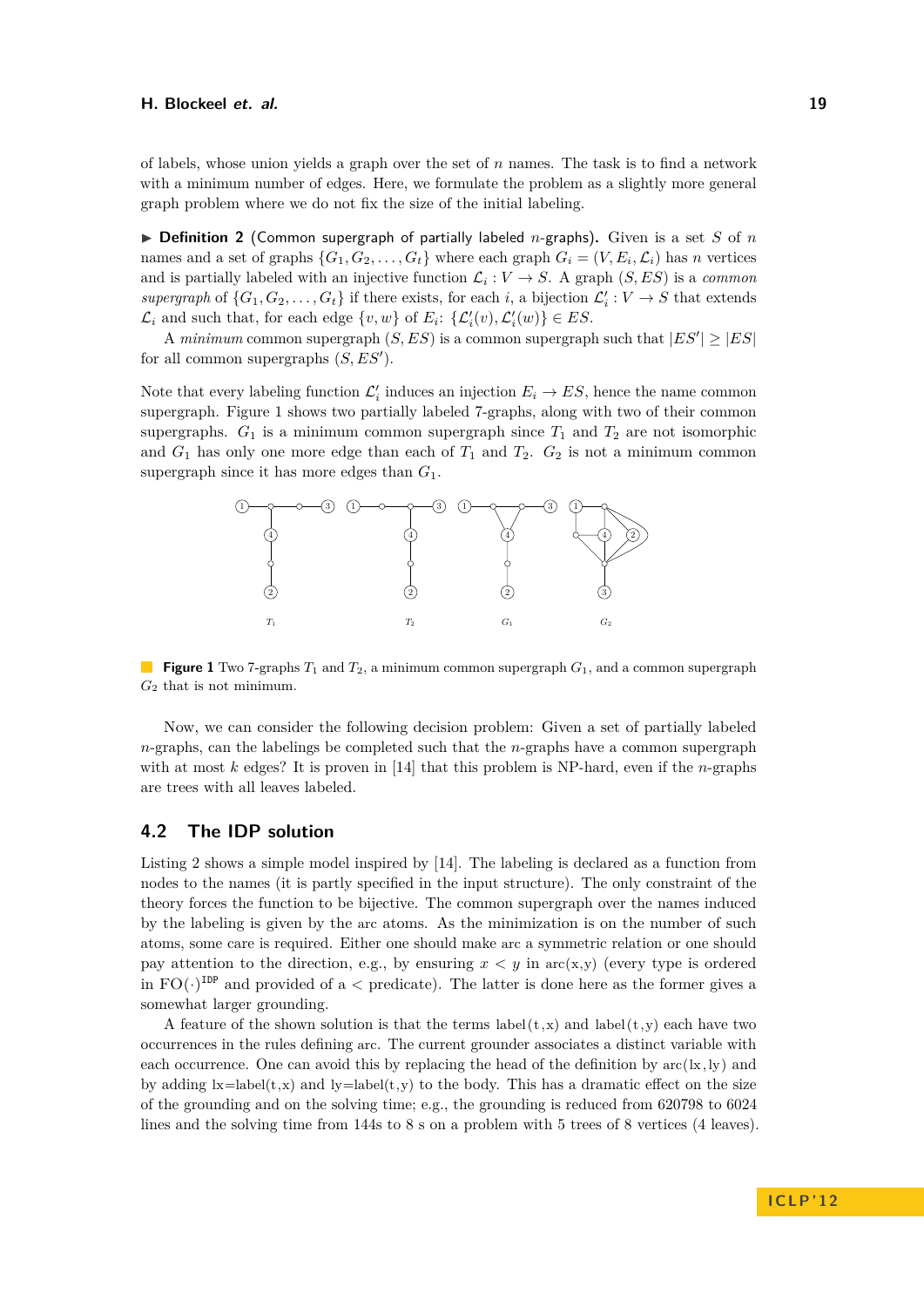```
Listing 2 Modelling CS-PLT in the IDP format.
```

```
vocabulary CsPltVoc {
  type tree
  type vertex
  type name // Isomorphic to vertex
  edge (tree, node, node) // trees, given in input structure
  \texttt{arc}(\texttt{name}, \texttt{name}) // The induced network
  label (tree, node): name // the labeling,
                          // partially given in the input structure
}
theory CsPltTheory : CsPltVoc {
  { // induced network
     \arctan(\text{label}(t, x), \text{label}(t, y)) \leq -\text{edge}(t, x, y) &
                                             \text{label}(t, x) < \text{label}(t, y).
     \texttt{arc}(\texttt{label}(t\,,x)\,,\texttt{label}(t\,,y))\, \leftarrow\, \texttt{edge}(\,t\,,y\,,x)\, \, \& \,\text{label}(t, x) < \text{label}(t, y).
   }
  ! t c : ?1 n : label (t, n) = c. // label function is bijective
}
term SizeOfSupergraph: CsPltVoc \{ # \{ x \ y : \ arc(x, y) \} \}procedure main ( ) {
  print (minimize (CsPltTheory, CsPltStructure, SizeOfSupergraph) [1])
}
```
The solving time is exponential in the number of nodes and the program becomes impractical on real-world problems, even if the best solution found so far is returned when some time budget is exceeded. However, the versatility of the IDP system allowed us to experiment with various strategies for greedily searching an approximate solution. This led to the following quite natural solution that performed very well, with respect to both running time and quality of the solution.

- **1.** Find a minimum common supergraph (MCS) for every pair of trees.
- **2.** Pick the smallest MCS (say *G*) and remove the two trees that are the input for *G*.
- **3.** Find an MCS between *G* and every remaining tree.
- **4.** Replace *G* by an MCS with minimum size, remove the tree that is the input for this MCS and go back to step 3 if any tree remains.

Steps 1 and 3 of this simple procedure are performed by IDP using a model very similar to that of Listing [2](#page-6-1) (see [\[14\]](#page-10-15) for the actual model). This greedy approach works very well. Indeed, for large instances and a fixed time budget, the exact method runs out of time and returns a suboptimal solution while the greedy method completes and returns a solution that, although suboptimal, is typically much smaller.

# <span id="page-6-0"></span>**5 Learning deterministic finite state automata**

A third task is about learning a *deterministic finite state automaton* (DFA). The goal is to find a (non-unique) smallest DFA that is consistent with a given set of positive and negative examples. It is one of the best studied problems in grammatical inference [\[4\]](#page-10-16), has many application areas, and is known to be NP-complete [\[10\]](#page-10-17). Recently [\[11\]](#page-10-18) won the 2010 Stamina DFA learning competition [\[19\]](#page-10-19) by reducing the DFA learning problem to a SAT problem and running an off-the-shelf SAT solver. Here we explore whether an  $FO(\cdot)^{\text{IDP}}$  formalization can compete with this competition winner.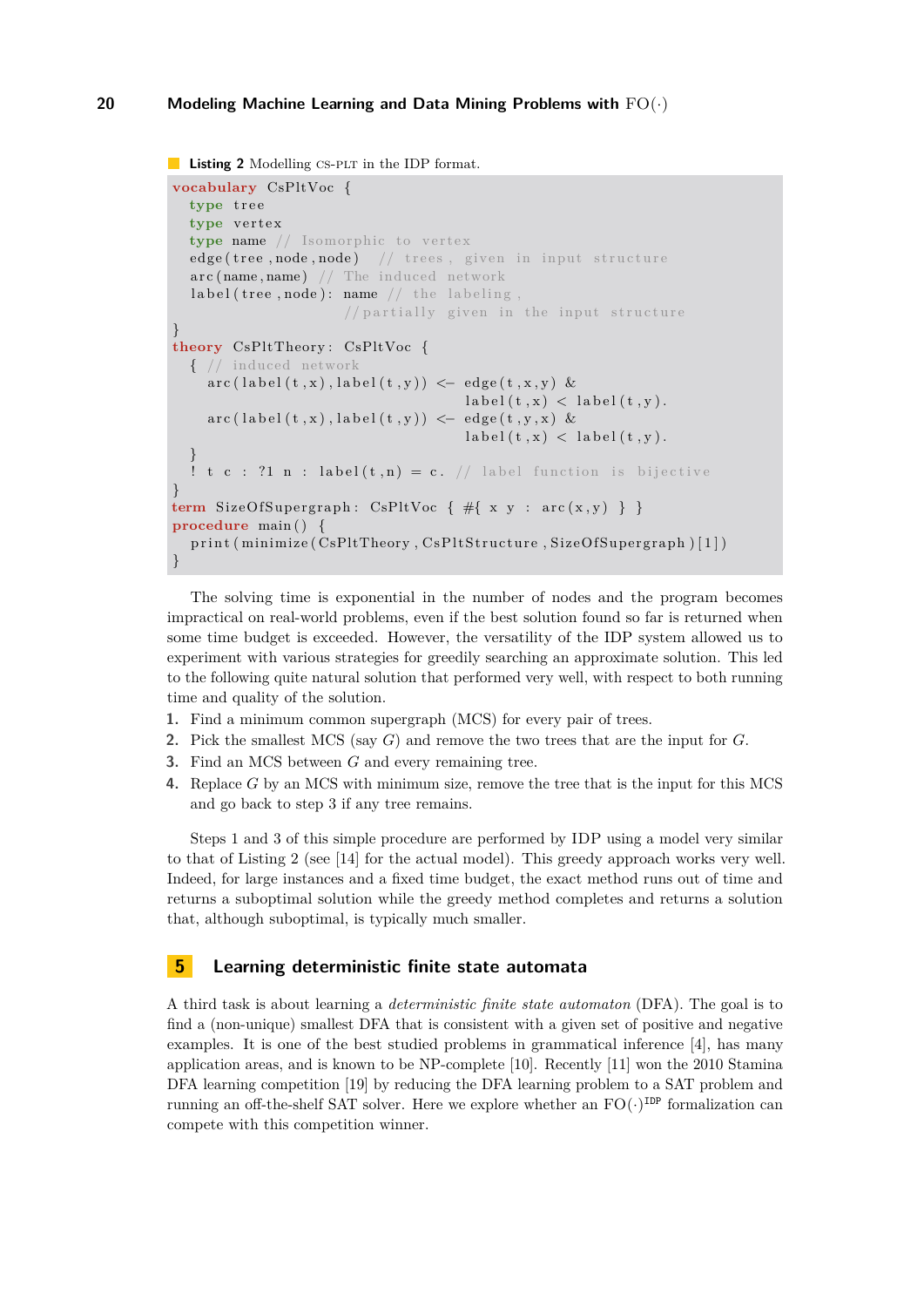<span id="page-7-0"></span>

**Figure 2** An augmented prefix tree acceptor (APTA) for  $S = (S^+ = \{a, abaa, bb\}, S^- = \{abb, b\})$ . The start state is the root of the APTA.

### **5.1 The problem**

A *deterministic finite state automaton* (DFA) is a directed graph consisting of a set of *states Q* (nodes) and labeled *transitions T* (directed edges). The root is the start state and any state can be an *accepting state*. In each state, there is exactly one transition for each symbol. A DFA can be used to *generate* or *accept* sequences of symbols (strings) using a process called *DFA computation*. When accepting strings, the symbols of the input string determine a path through the graph. When the final state is an accepting state, the string is accepted, otherwise it is rejected.

Given a pair of finite sets of positive example strings  $S<sup>+</sup>$  and negative example strings *S* <sup>−</sup>, (the *input sample*), the goal of *DFA identification* (or *learning*) is to find a (non-unique) *smallest* DFA *A* that is *consistent* with  $S = \{S^+, S^-\}$ , i.e., every string in  $S^+$  is accepted, and every string in  $S^-$  is rejected by A. Typically, the size of a DFA is measured by  $|Q|$ , the number of states it contains.

### **5.2 The solution**

Most DFA learning algorithms use a form of state-merging. First, a a tree-shaped automaton called the *augmented prefix tree acceptor* (APTA), is constructed. As can be seen in Figure [2,](#page-7-0) the APTA accepts the positive examples and rejects the negative ones. State-merging merges states under the constraint that the automaton remains deterministic (at most one transition/label in each state) and that accepting and rejecting states cannot be merged.

States of the final automaton are thus equivalence classes of states of the APTA. Calling the states of the final automaton colors, the problem becomes that of finding a coloring of the states of the APTA that is consistent with the input sample. This is also the approach taken by [\[11\]](#page-10-18); they formulate constraints expressing which pairs of states are incompatible, and abstract the problem as a graph, with as states the states of the APTA and as links the incompatible pairs. The problem is now a conventional graph coloring problem and they use a clever SAT encoding to solve it. Here we construct a direct model in  $FO(\cdot)^{\text{IDP}}$ . But before doing so, we have to consider one more aspect. For really large problems, the SAT formulation was too big (hundreds of colors, resulting in over 100.000.000 clauses) [\[11\]](#page-10-18). To get around such problems, they used a greedy heuristic procedural method to identify a clique of pairwise incompatible states in the APTA. For states in such a clique, the colors can be fixed in advance. The effect is to break some symmetries and to reduce the size of the problem. We assume here that the states of the clique are already colored in the input structure.

The  $FO(\cdot)^{\texttt{IDP}}$  DFA learning theory is depicted in Listing [3.](#page-8-0) The types state, label, the function trans, and the predicates acc and rej describe the given input samples (and hence the APTA). Note that trans is partial as the input samples do not define all transitions.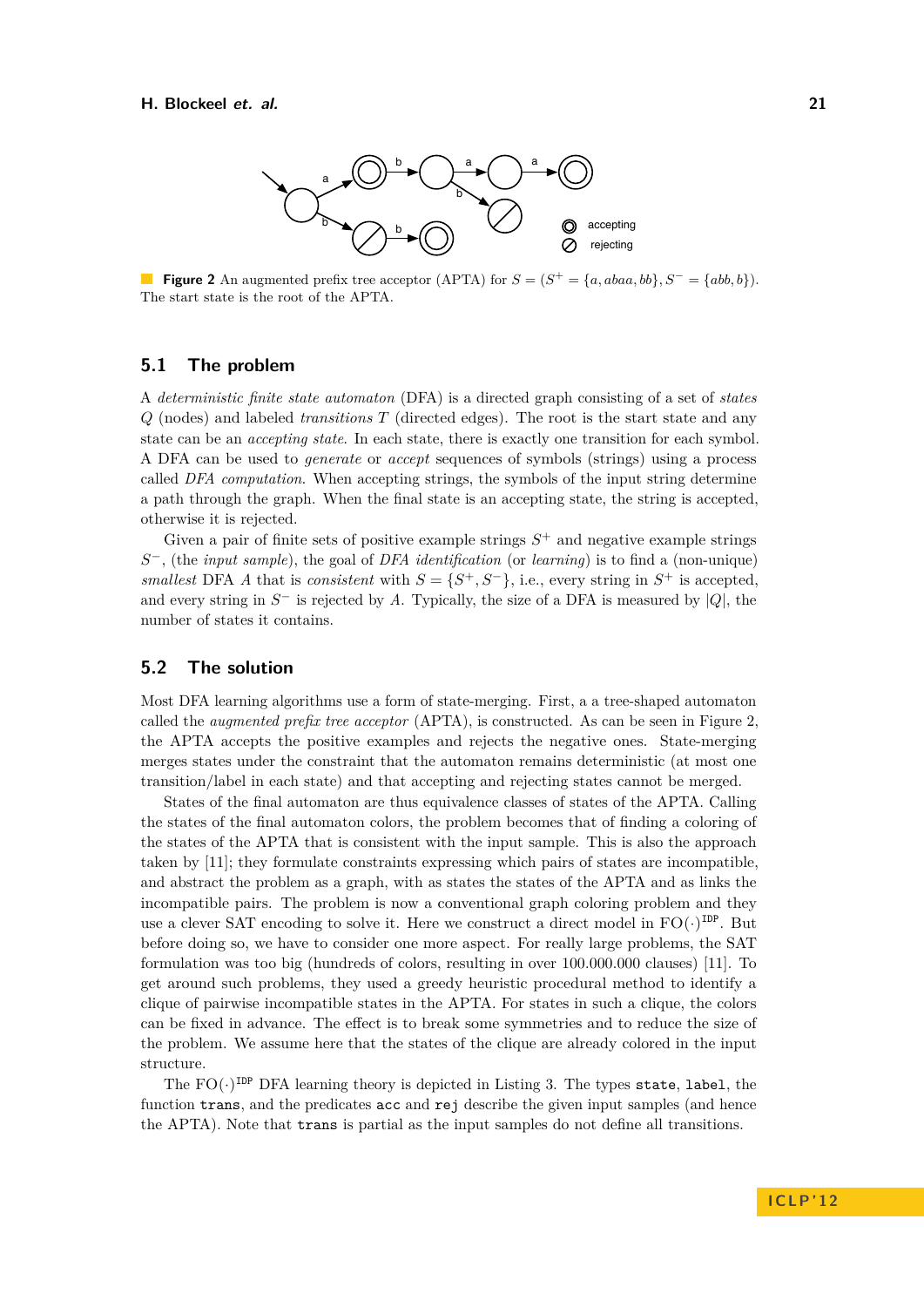<span id="page-8-0"></span>**Listing 3** Modelling DFA in the IDP format.

}

```
vocabulary dfaVoc {
  type state // states used in APTA
  type label // symbols triggering transitions
  type color // available states for resulting automaton
  partial trans(state, label): state // transitions defining APTA
  \texttt{acc}(\texttt{state}) // accepting states of APTA
  rej(state) // rejecting states of APTA
  colorOf(state): color // fixed in input for colors in clique/ the resulting automaton:
  partial colorTrans (color, label): color // transitions
  \texttt{accColor}(\texttt{color}) // accepting states
}
theory dfaTheory : dfaVoc {
  ! x : acc(x) \Rightarrow accColor(color(f(x)).
  ! x : \text{rej}(x) \Rightarrow \sim \text{accColor}(colorOf(x)).// trans induces colorTrans
  ! x \perp z : trans(x, 1)=z \implies colorTrans(colorOf(x), 1)=colorOf(z).
}
term nbColorsUsed: dfaVoc { #{ x : (? y : ColorOf(y) = x ) } }
procedure main ( ) {
  st doptions. symmetry = 1 // detect and break symmetries
  print (minimize (dfaTheory, simple, nbColorsUsed) [1])
```
The states of the resulting automaton are elements of the type color. Its transitions are described by the function colorTrans. This function is also declared as a partial function. To construct a complete DFA from the result, colorTrans has to be made total by mapping the missing transitions to a hidden "sink" state. The function colorOf maps the states of the APTA on the states (colors) of the final automaton. Finally, the predicate accColor describes the accepting states of the resulting automaton.

The theory expresses two constraints on accColor: accepting states of the APTA must and rejecting states cannot be mapped to an accepting state of the final automaton. The third constraint states that each transition on the APTA induces a transition between colors. The term nbColorsUsed counts the number of states (colors) of the resulting automaton and is used for minimization. Instead of minimizing the number of states, one could as well minimize other properties such as the number of transitions, depth of the model, the size of loops, etc. They are also easy to formalize in  $FO(\cdot)^{\text{IDP}}$ . This makes the resulting DFA learning tool very suitable for application in different problem domains such as software engineering or bioinformatics where other optimization criteria are preferred.

In order to test the performance of the IDP translation, we ran it on the benchmark set of [\[11\]](#page-10-18). We compare IDP with two versions of the encoding in [\[11\]](#page-10-18): an unoptimized plain encoding (but with the symmetry breaking clique), and an optimized version (with extra symmetry breaking, unit literal propagation, but without redundant clauses). The experiment is not on the minimization problem but on the problem of constructing a DFA with a fixed set of states.

IDP, with the symmetry breaking option on, is significantly faster than the plain SAT encoding (not for the easy problems where the IDP time is dominated by the approximately one second grounding time, a time not needed when the problem is directly encoded in SAT). For example the maximum runtime of an instance in IDP is approximately 1400 seconds while one instance takes over 70000 seconds to solve in the plain encoding. The IDP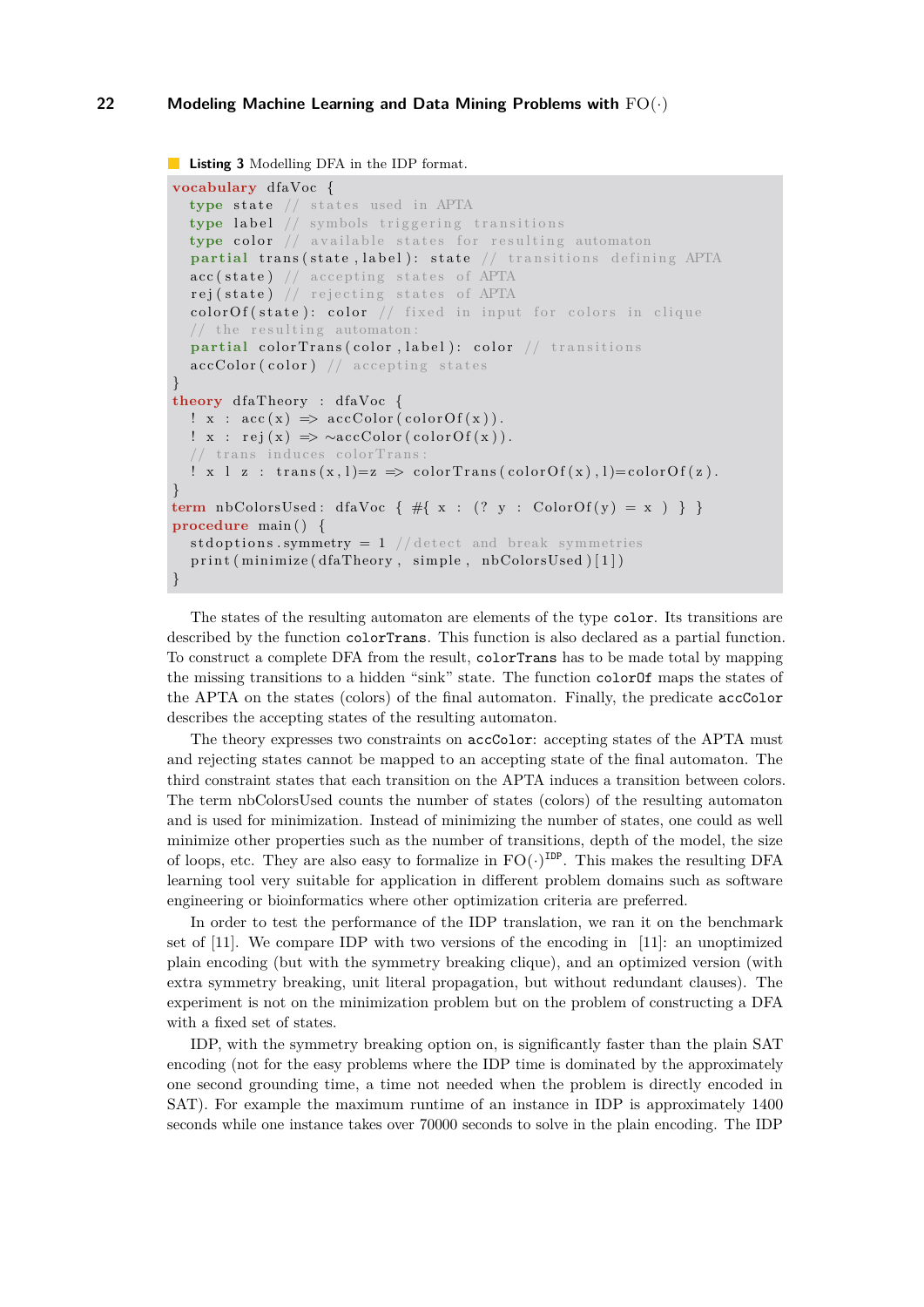translation is however outperformed by the optimized version of the direct SAT translation. In the optimized encoding, the longest recorded runtime is slightly above 100 seconds. In [\[11\]](#page-10-18) an even better time is obtained by including extra redundant clauses. It is an interesting question whether the performance gap can be closed by adding redundant constraints or by parameter tuning of the SAT solver.

# **6 Conclusion**

We have described three NP-hard problems together with their solution with  $FO(\cdot)$  and the IDP framework. The first problem is in the domain of stemmatology. We developed an IDP solution that outperformed the dedicated procedural code of a researcher in the field. We proved the problem is NP-complete and constructed problem instances on which the original code errs. The resulting program is a useful tool for the researchers and is integrated in [\[20\]](#page-10-11). In a trivial extension we made the colorOf function partial; then only those manuscripts are colored as necessary for making the coloring consistent. This gives useful insight to the philologist. Another planned variation does not enforce a unique source for each color, but minimizes the number of sources. This can provide additional insight when the data are in disagreement with the hypothesized stemma.

The second problem addressed the construction of a minimal common supergraph out of a given set of phylogenetic trees. The use of  $FO(\cdot)^{\text{IDP}}$  allowed the authors of [\[14\]](#page-10-15) to quickly explore various approaches and to arrive at an approximate method that gives good results.

These two applications illustrate the versatility of  $FO(\cdot)$  for solving a new problem. The third application compares an  $FO(\cdot)$  formalization with a state of the art solution for the NP-complete problem of learning a DFA. While we observe a performance gap with a highly tuned competition winner, our solution performs better than the initial encoding of [\[11\]](#page-10-18). On the other hand, the  $FO(\cdot)$  formalization took much less effort to develop and offers a lot more flexibility, e.g., to change the optimization criterion. The application is also a good benchmark for further improving the IDP system.

We hope these applications inspire others to try out the IDP framework. It is a small step for computer scientists knowledgeable about logic and Prolog. While our solutions look deceivingly simple, a word of caution is in place. A first solution is hardly ever the best solution; be convinced that it can be done simpler. Simpler not only means a more concise and elegant model but also, almost always, a better performance. Try to break up complex constraints in simpler ones, requiring less variables.

A common beginners misconception we observed, is to use one function (or relation) for information partially given in the input structure and to use another function that extends the partial function into a total one while that same function can serve by declaring it total (the default for functions) and stating that the input structure is partial.

We also observed a very useful programming pattern. In each of our applications, some equivalence class over some given elements is to be constructed. Representing this relationships as a function from the elements to the set of equivalence classes is an excellent choice (the function colorOf in stemmatology and in DFA learning, the function label in the phylogenetic trees).

**Acknowledgements** Caroline Macé and Tara Andrews brought some of the authors in touch with stemmatology and Tara explained them the working of the procedural code.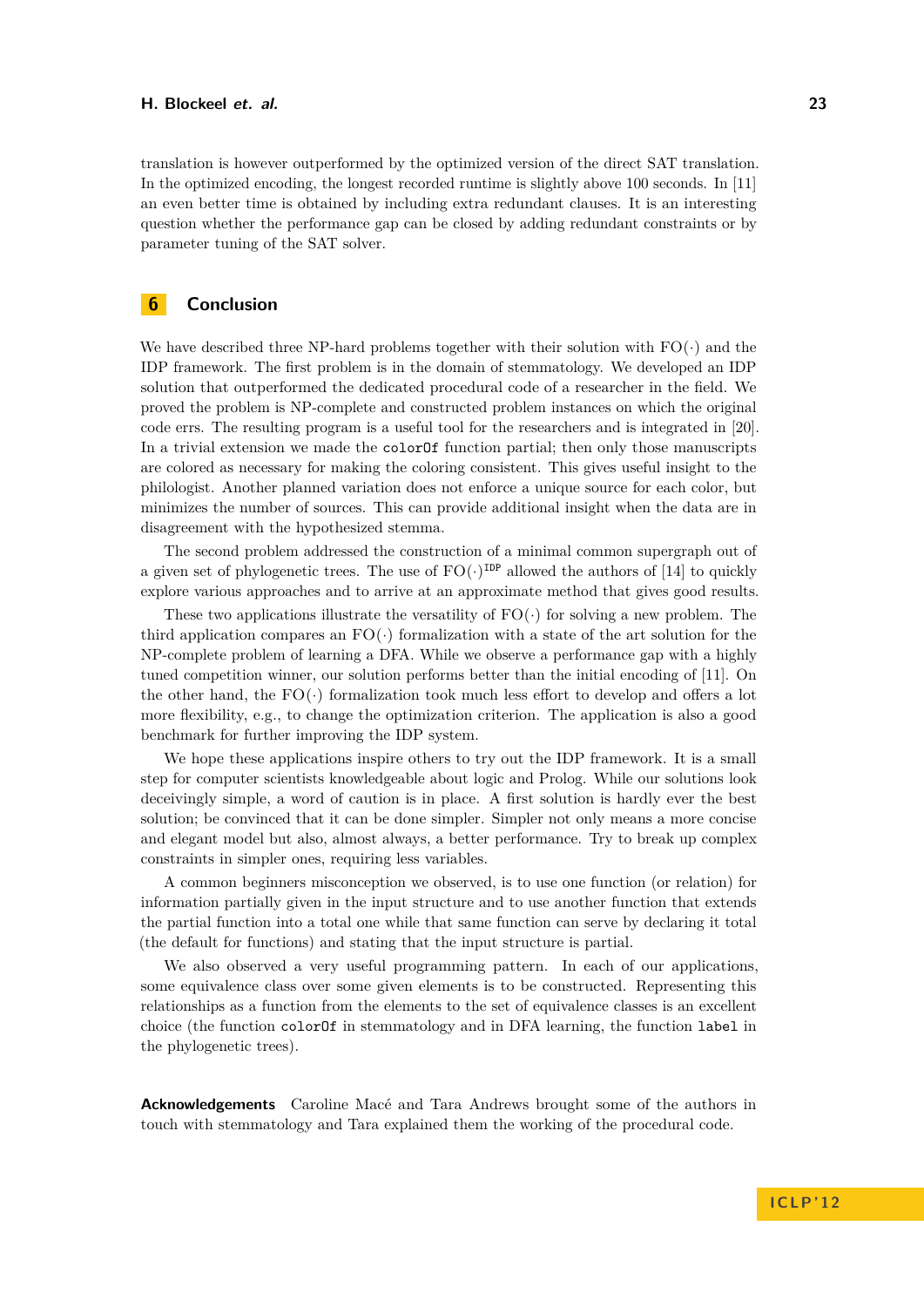### **References**

- <span id="page-10-8"></span>**1** T. Andrews and C. Macé. Beyond the tree of texts: Graph methods for stemmatic analysis. *In preparation*, 2012.
- <span id="page-10-9"></span>**2** P. Baret, C. Macé, P. Robinson, C. Peersman, R. Mazza, J. Noret, E. Wattel, Van Mulken M., Robinson P., A. Lantin, P. Canettieri, V. Loreto, H. Windram, M. Spencer, C. Howe, M. Albu, and A. Dress. Testing methods on an artificially created textual tradition. In *The evolution of texts: Confronting stemmatological and genetical methods*, pages 255–283. Istituti editoriali e poligrafici internazionali, Pisa, 2006.
- <span id="page-10-5"></span>**3** Bart Bogaerts, Broes De Cat, Stef De Pooter, and Marc Denecker. The IDP framework reference manual. <http://dtai.cs.kuleuven.be/krr/software/idp3/documentation>.
- <span id="page-10-16"></span>**4** Colin de la Higuera. A bibliographical study of grammatical inference. *Pattern Recognition*, 38(9):1332–1348, 2005.
- <span id="page-10-6"></span>**5** Stef De Pooter, Johan Wittocx, and Marc Denecker. A prototype of a knowledge-based programming environment. In *International Conference on Applications of Declarative Programming and Knowledge Management*, 2011.
- <span id="page-10-3"></span>**6** Marc Denecker and Eugenia Ternovska. A logic of nonmonotone inductive definitions. *ACM Transactions on Computational Logic (TOCL)*, 9(2):Article 14, 2008.
- <span id="page-10-12"></span>**7** Joseph Felsenstein. *Inferring Phylogenies*. Sinauer Associates, Sunderland, MA, 2004.
- <span id="page-10-14"></span>**8** Philippe Gambette. Who is who in phylogenetic networks: Articles, authors and programs. Published electronically at <http://www.atgc-montpellier.fr/phylnet>, 2010.
- <span id="page-10-2"></span>**9** Martin Gebser, Benjamin Kaufmann, André Neumann, and Torsten Schaub. *clasp*: A conflict-driven answer set solver. In Chitta Baral, Gerhard Brewka, and John S. Schlipf, editors, *LPNMR*, volume 4483 of *LNCS*, pages 260–265. Springer, 2007.
- <span id="page-10-17"></span>**10** E. Mark Gold. Complexity of automaton identification from given data. *Information and Control*, 37(3):302–320, 1978.
- <span id="page-10-18"></span>**11** Marijn Heule and Sicco Verwer. Exact DFA identification using SAT solvers. In *Grammatical Inference: Theoretical Results and Applications, ICGI 2010*, pages 66–79, 2010.
- <span id="page-10-13"></span>**12** Daniel H. Huson, Regula Rupp, and Celine Scornavacca. *Phylogenetic Networks: Concepts, Algorithms and Applications*. Cambridge University Press, November 2010.
- <span id="page-10-7"></span>**13** Roberto Ierusalimschy, Luiz Henrique de Figueiredo, and Waldemar Celes. Lua – an extensible extension language. *Software: Practice and Experience*, 26(6):635–652, 1996.
- <span id="page-10-15"></span>**14** Anthony Labarre and Sicco Verwer. Merging partially labelled trees: hardness and an efficient practical solution. *In preparation*, 2012.
- <span id="page-10-1"></span>**15** Nicola Leone, Gerald Pfeifer, Wolfgang Faber, Thomas Eiter, Georg Gottlob, Simona Perri, and Francesco Scarcello. The DLV system for knowledge representation and reasoning. *ACM Transactions on Computational Logic*, 7:499–562, 2002.
- <span id="page-10-0"></span>**16** Kim Marriott, Nicholas Nethercote, Reza Rafeh, Peter J. Stuckey, Maria Garcia de la Banda, and Mark Wallace. The design of the Zinc modelling language. *Constraints*, 13(3):229–267, 2008.
- <span id="page-10-4"></span>**17** David G. Mitchell and Eugenia Ternovska. A framework for representing and solving NP search problems. In Manuela M. Veloso and Subbarao Kambhampati, editors, *AAAI*, pages 430–435. AAAI Press / The MIT Press, 2005.
- <span id="page-10-10"></span>**18** T. Roos and T. Heikkilä. Evaluating methods for computer-assisted stemmatology using artificial benchmark data sets. *Literary and Linguistic Computing*, 24(4):417–433, 2009.
- <span id="page-10-19"></span>**19** The StaMinA competition, Learning regular languages with large alphabets. [http:](http://stamina.chefbe.net/) [//stamina.chefbe.net/](http://stamina.chefbe.net/), 2010.
- <span id="page-10-11"></span>**20** Stemmaweb, a collection of tools for analysis of collated texts. [http://byzantini.st/](http://byzantini.st/stemmaweb/) [stemmaweb/](http://byzantini.st/stemmaweb/), 2012.